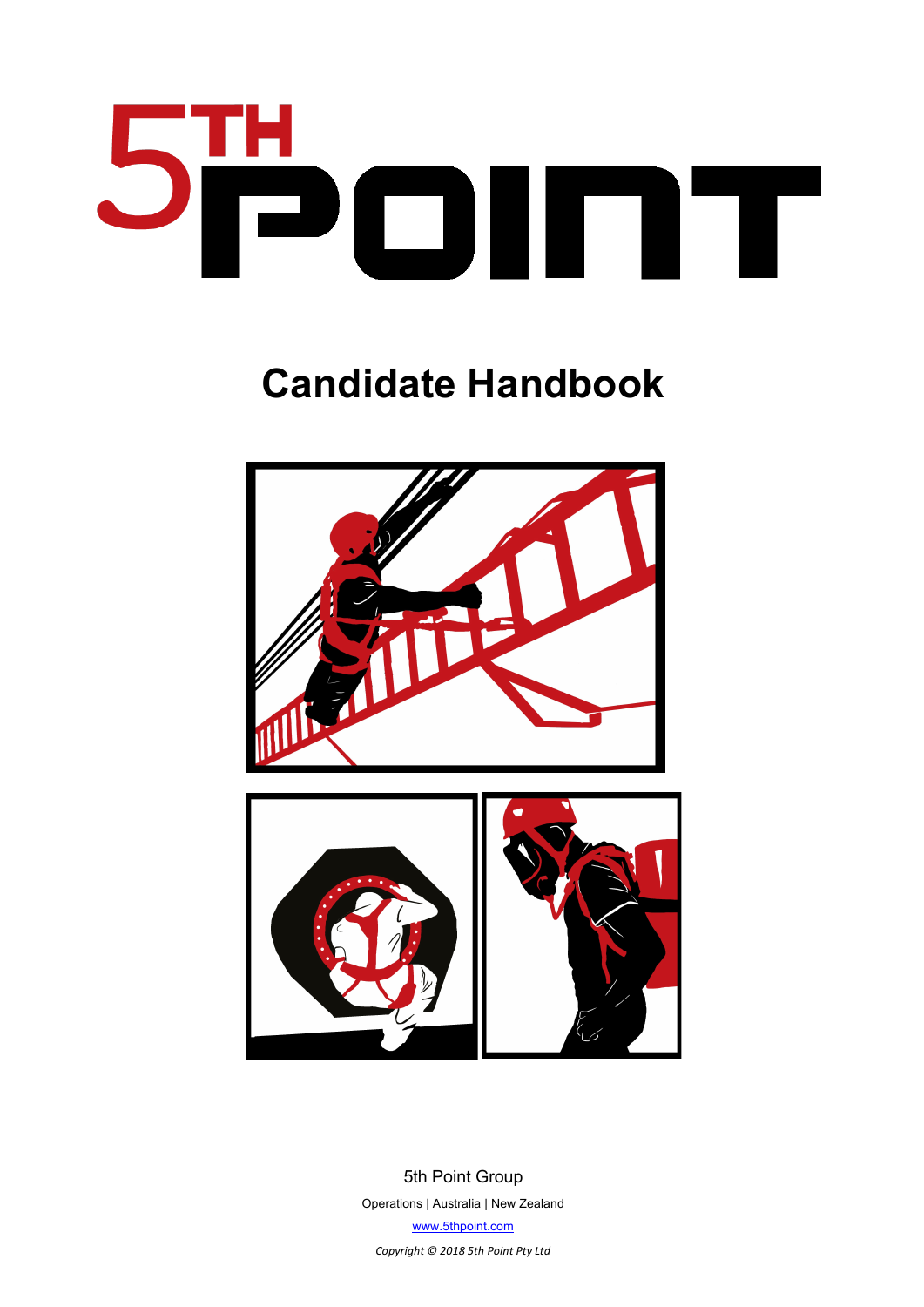

# **5th Point Candidate Handbook**

#### **Welcome**

Thank you and congratulations for choosing 5th Point to assist you to achieve your training goals.

5th Point is committed to providing high quality standards of vocational education and training. We aim to provide a fun and friendly atmosphere in which to learn.

5th Point will ensure that you will receive the opportunity to fulfil your personal potential during your training and every endeavour will be made by staff to meet your individual needs.

In this handbook you will find information about 5th Point's policies and procedures, together with forms and documents that you may need to refer to and/or complete.

If you have any suggestions on how we can improve our policies and procedures or identify any other opportunities for 5th Point to improve, please complete the Opportunity For Improvement Form (QA-F03) and submit it to the Business Manager.

We sincerely hope your time at 5th Point Training is a memorable and productive learning experience.

If you require any assistance with understanding the information in this handbook, including our policies and procedures, please do not hesitate to ask your trainer or a member of 5th Point Management for assistance.

Yours sincerely

Leigh Greenwood

**Global Operations Director** 5th Point Pty Ltd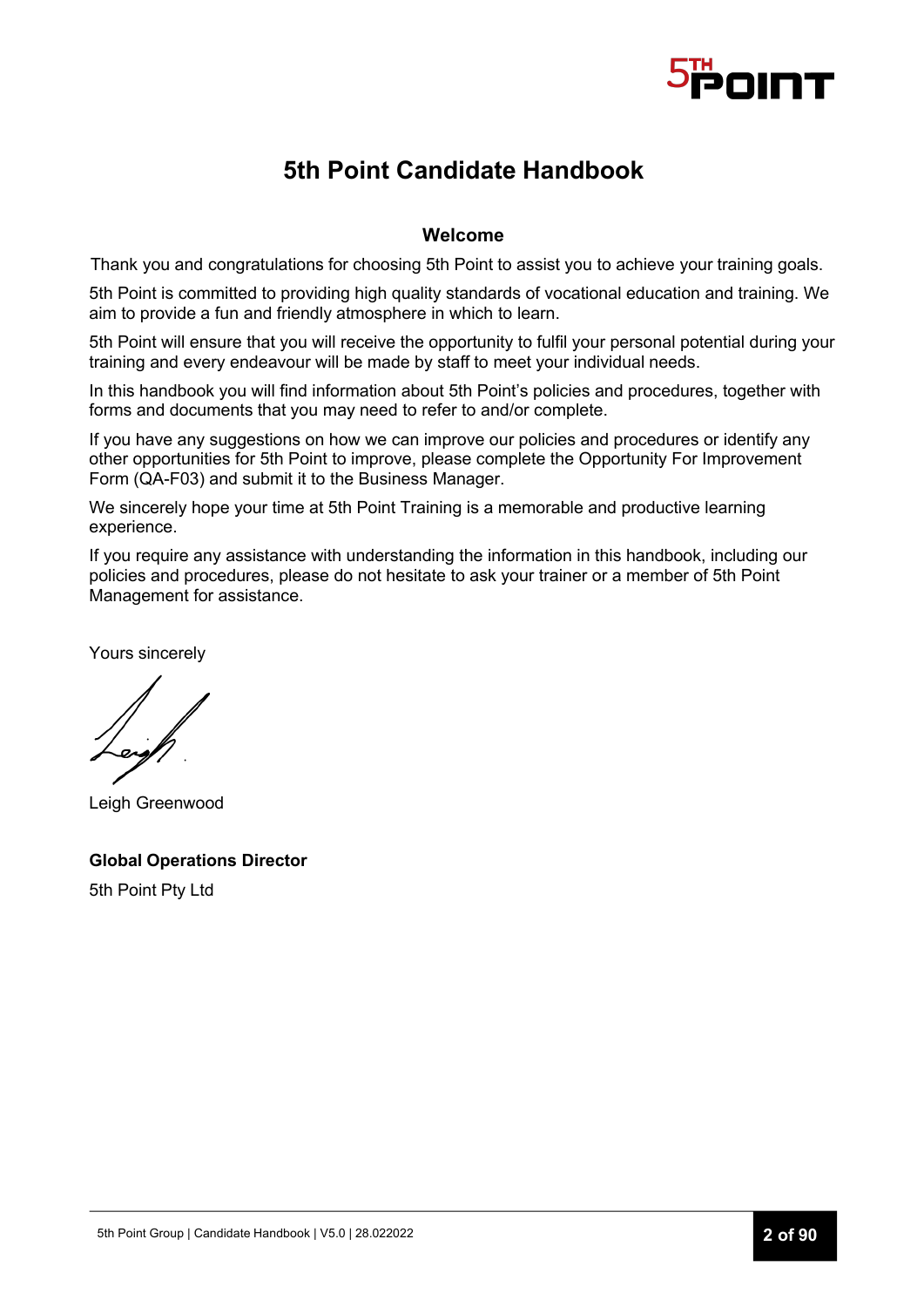

| <b>Section</b>  | <b>Topic</b>                                                                                                                                                                                                                                                       | <b>Page Number</b> |
|-----------------|--------------------------------------------------------------------------------------------------------------------------------------------------------------------------------------------------------------------------------------------------------------------|--------------------|
|                 | Welcome                                                                                                                                                                                                                                                            | $\overline{2}$     |
| 1               | Introduction<br>About 5th Point<br>$\bullet$<br>About this Candidate Handbook<br>$\bullet$<br><b>Key Contacts</b><br>$\bullet$                                                                                                                                     | 5                  |
| $\overline{2}$  | <b>Quality and Compliance Strategy</b><br>Quality and Compliance Statement<br>$\bullet$<br>Maintenance of Insurance<br>$\bullet$<br>Legal Compliance<br>$\bullet$<br>Provision of Services by Third Parties<br>$\bullet$<br><b>Training Guarantee</b><br>$\bullet$ | 6                  |
| 3               | Enrolments<br><b>Course Enrolments</b><br>$\bullet$<br>Unique Student Identifier (USI)<br><b>Candidate Confidentiality</b><br>$\bullet$                                                                                                                            | 8                  |
| $\overline{4}$  | <b>Course Fees and Refunds</b><br><b>Course Fees</b><br>٠<br>Refunds<br>$\bullet$<br>Withdrawal<br>$\bullet$                                                                                                                                                       | 9                  |
| 5               | <b>Candidate Support</b><br>Identification<br>٠<br><b>Types of Support</b><br>٠                                                                                                                                                                                    | 10                 |
| $6\phantom{1}6$ | Certification<br><b>Statements of Attainment</b><br>٠<br>Unique Student Identifier (USI)<br>$\bullet$<br>Timing for Issue of Statements of Attainment<br>Reissue of Statement of Attainment<br>$\bullet$<br>Credit for Learning at other RTO's<br>٠                | 11                 |
| 7               | Candidate and Trainer / Assessor Feedback                                                                                                                                                                                                                          | 12                 |
| $\,8\,$         | Work Health and Safety<br>Work Health and Safety Statement<br>$\bullet$<br>5th Point's Responsibilities<br>٠<br>Incident / Injury Reporting<br>$\bullet$<br><b>First Aid</b><br>$\bullet$                                                                          | 13                 |

# **CONTENTS**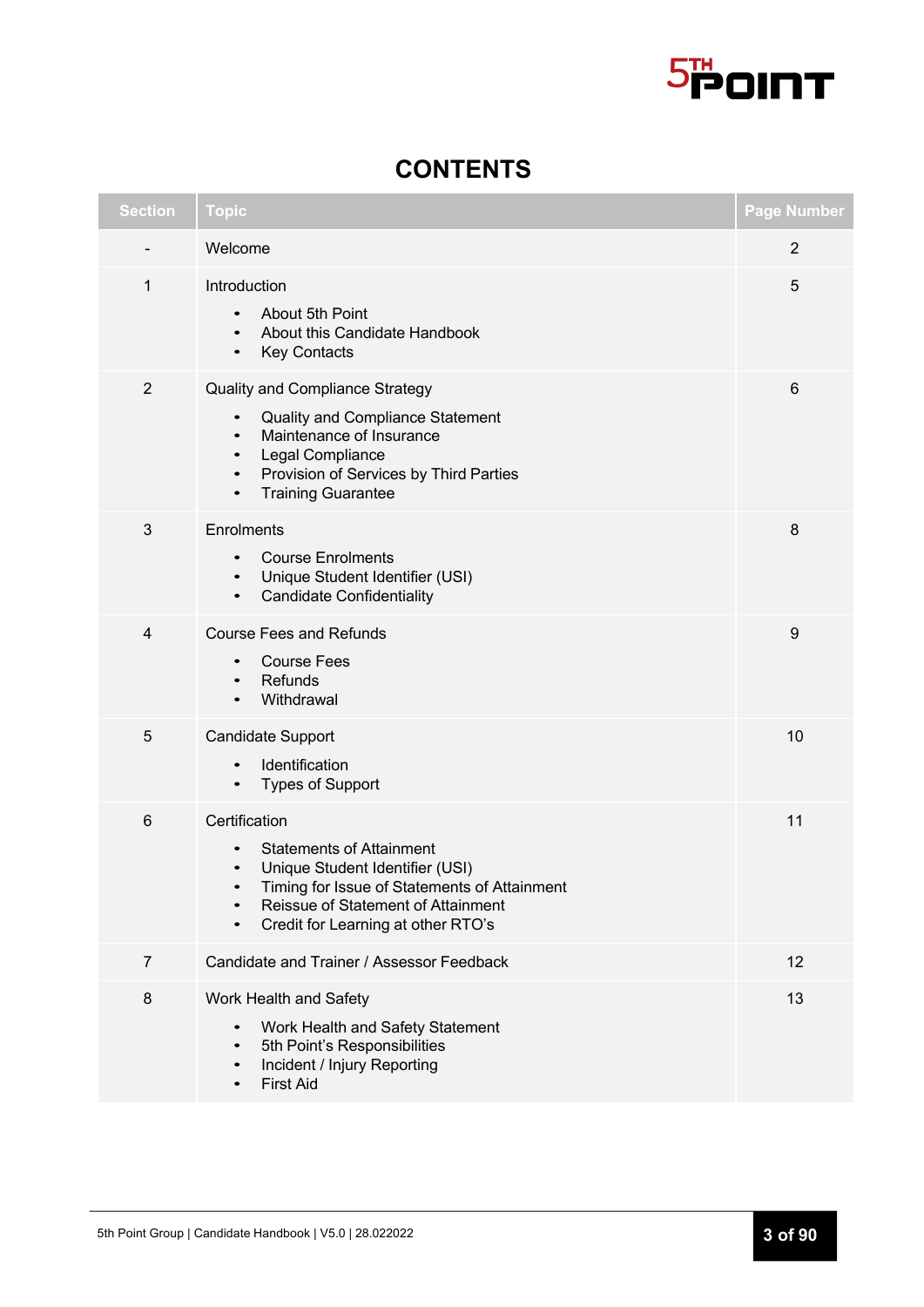

| <b>Section</b> | <b>Topic</b>                                                                                                                                                                                                                                                                                                                                                                                                                                                                                                                                                                                                                                                                                                                                                                                                                                                                                                                                                                                                                                                                                                                                                | <b>Page Number</b> |
|----------------|-------------------------------------------------------------------------------------------------------------------------------------------------------------------------------------------------------------------------------------------------------------------------------------------------------------------------------------------------------------------------------------------------------------------------------------------------------------------------------------------------------------------------------------------------------------------------------------------------------------------------------------------------------------------------------------------------------------------------------------------------------------------------------------------------------------------------------------------------------------------------------------------------------------------------------------------------------------------------------------------------------------------------------------------------------------------------------------------------------------------------------------------------------------|--------------------|
| $9\,$          | <b>Bullying and Harassment</b><br>Definitions<br>$\bullet$<br>Bullying, Harassment and Discrimination Statement<br><b>Disciplinary Action</b><br>Complaints                                                                                                                                                                                                                                                                                                                                                                                                                                                                                                                                                                                                                                                                                                                                                                                                                                                                                                                                                                                                 | 14                 |
| 10             | <b>Complaints and Appeals</b><br><b>Assessment Practices</b><br>Appeals                                                                                                                                                                                                                                                                                                                                                                                                                                                                                                                                                                                                                                                                                                                                                                                                                                                                                                                                                                                                                                                                                     | 15                 |
| 11             | Assessment and Recognition of Prior Learning<br><b>Assessment Practices</b><br>$\bullet$<br><b>Additional Assessment Opportunities</b><br>$\bullet$<br>Fee for Recognition of Prior Learning Application<br>$\bullet$                                                                                                                                                                                                                                                                                                                                                                                                                                                                                                                                                                                                                                                                                                                                                                                                                                                                                                                                       | 16                 |
| Appendix A     | <b>Policies and Procedures</b><br>Continuous Improvement Strategy (QA-002)<br>$\bullet$<br>Trainer and Candidate Feedback Procedure (QA-004)<br>$\bullet$<br>Environmental Strategy (QA-005)<br>$\bullet$<br><b>WHS Policy and Procedure (HR-003)</b><br>$\bullet$<br>Bullying and Harassment Policy and Procedure (HR-004)<br>$\bullet$<br>Drug and Alcohol Policy and Procedure (HR-005)<br>$\bullet$<br>Candidate Enrolment Policy and Procedure (TG-002)<br>$\bullet$<br>Candidate Support Policy and Procedure (TG-003)<br>$\bullet$<br>Complaints Policy and Procedure (TG-004)<br>$\bullet$<br>Appeals Policy and Procedure (TG-005)<br>$\bullet$<br>RTO Quality and Compliance Strategy (TR-001)<br>$\bullet$<br>RTO Training and Assessment Strategies (TR-002)<br>$\bullet$<br>Marketing and Information to RTO Candidates (TR-003)<br>$\bullet$<br>Candidate Certification Policy and Procedure (RTO) (TR-004)<br>$\bullet$<br>Assessment and Recognition of Prior Learning (TR-005)<br>$\bullet$<br>RTO Assessment Validation (TR-006)<br>RTO Data Collection and Reporting (TR-007)<br>Training Venue Emergency Evacuation Plan (Aus) (TV-003) | 17                 |
| Appendix B     | <b>Common Forms</b><br>Course Enrolment Form (TG-F01 & TG-F01.1)<br>LLN Assessment (TG-F03)<br>$\bullet$<br>Training Evaluation Form (QA-F01)<br>Opportunity for Improvement Form (QA-F03)<br>Complaints Form (TG-F04)<br>Appeal Form (TR-F06)<br>Incident Report Form (HR-F08).                                                                                                                                                                                                                                                                                                                                                                                                                                                                                                                                                                                                                                                                                                                                                                                                                                                                            | 75                 |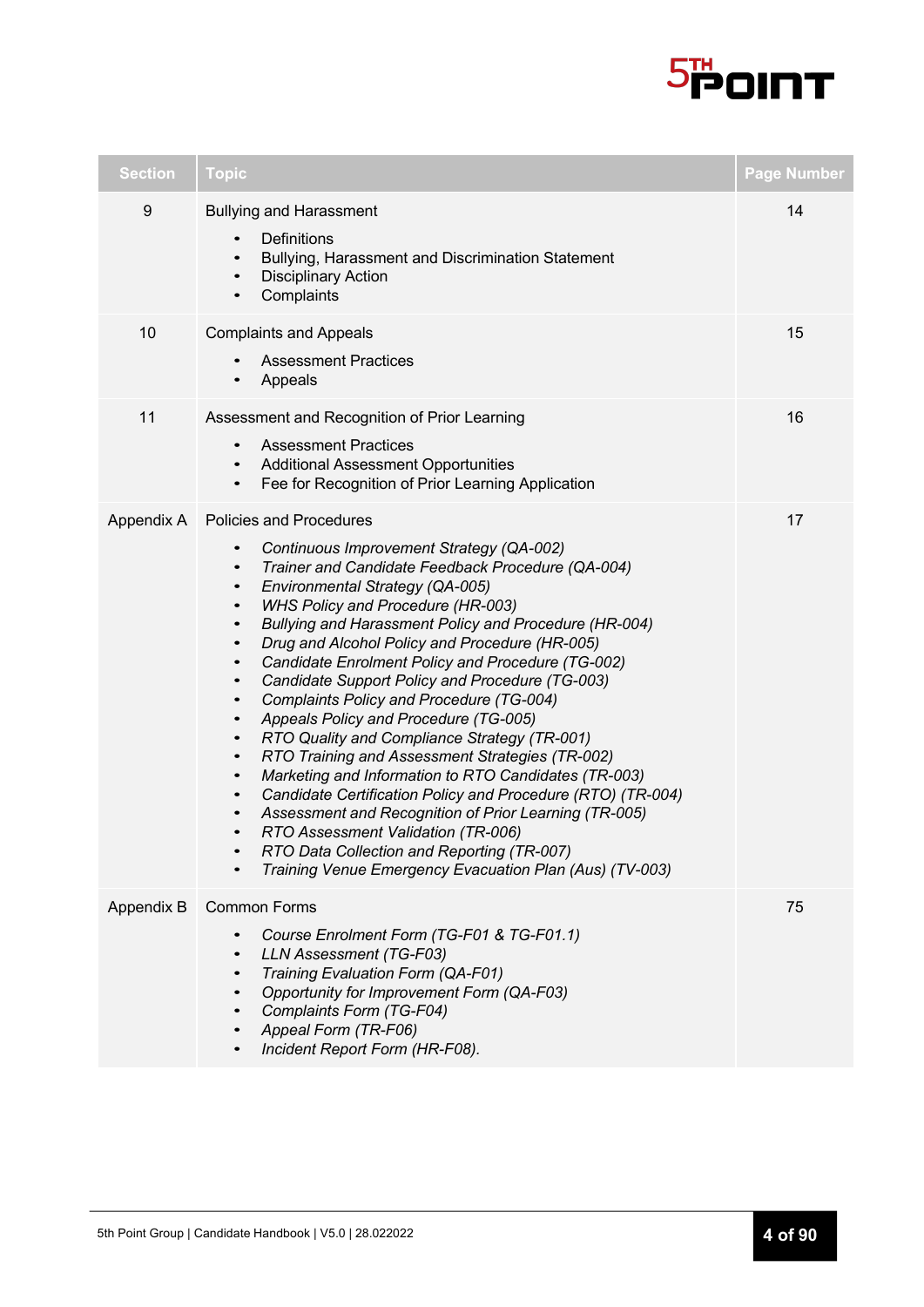

# **1. Introduction**

### *About 5th Point*

5th Point was founded in 2002 and has been operating and training within the working at heights sector for the last two decades. We primarily train the only internationally recognised industrial rope access qualification (IRATA) and hold full membership with IRATA in both training and operations.

Over the last two decades, 5th Point has continued to grow and develop, becoming the leading IRATA training company in Australasia, training over half of all IRATA technicians in the region.

We have a purpose-built training facility in Brookvale, NSW, with provision for training industrial rope access, working safely at height and enter and work in confined spaces.

5th Point has provided training in various nationally recognised units of competency since 2008, through partnerships with various other Registered Training Organisations (RTO's).

To support our commitment to providing the highest quality of training, in 2014 5th Point made the decision to register as an RTO. We underwent audit and registration in 2015.

We look forward to meeting and exceeding your training needs, including by:

- Delivering custom 5th Point training products and materials
- Utilising only highly skilled and knowledgeable trainers
- Maintaining our trainer experience in relevant operations
- Delivering training in a practical and hands on manner wherever possible
- Understanding industry requirements and pushing for continual evolution of operational processes and associated training practices.

### *About this Candidate Handbook*

This candidate handbook has been prepared to assist you to navigate your training journey with us here at 5th Point.

Relevant sections of our policies and procedures have either been incorporated here or referenced and included as an appendix.

A range of common forms has also been referenced and included as an appendix for easy access where required.

If you have any questions or concerns please don't hesitate to get in contact with your trainer, our administration staff or any other member of 5th Point Management, including the Global Operations Director or Business Manager.

#### *Key Contacts*

Administrative, equipment / PPE and retail sales queries, are to be directed to the Business Manager (sales@5thpoint.com.au).

Human resource enquiries, including work health and safety queries or concerns, or complaints / appeals, are to be directed to the Business Manager (office@5thpoint.com.au).

Trainers and Assessors can be reached through the generic email training@5thpoint.com.au.

If you are uncomfortable approaching any other identified contact, please feel free to contact the Global Operations Director, Leigh Greenwood (leigh@5thpoint.com.au).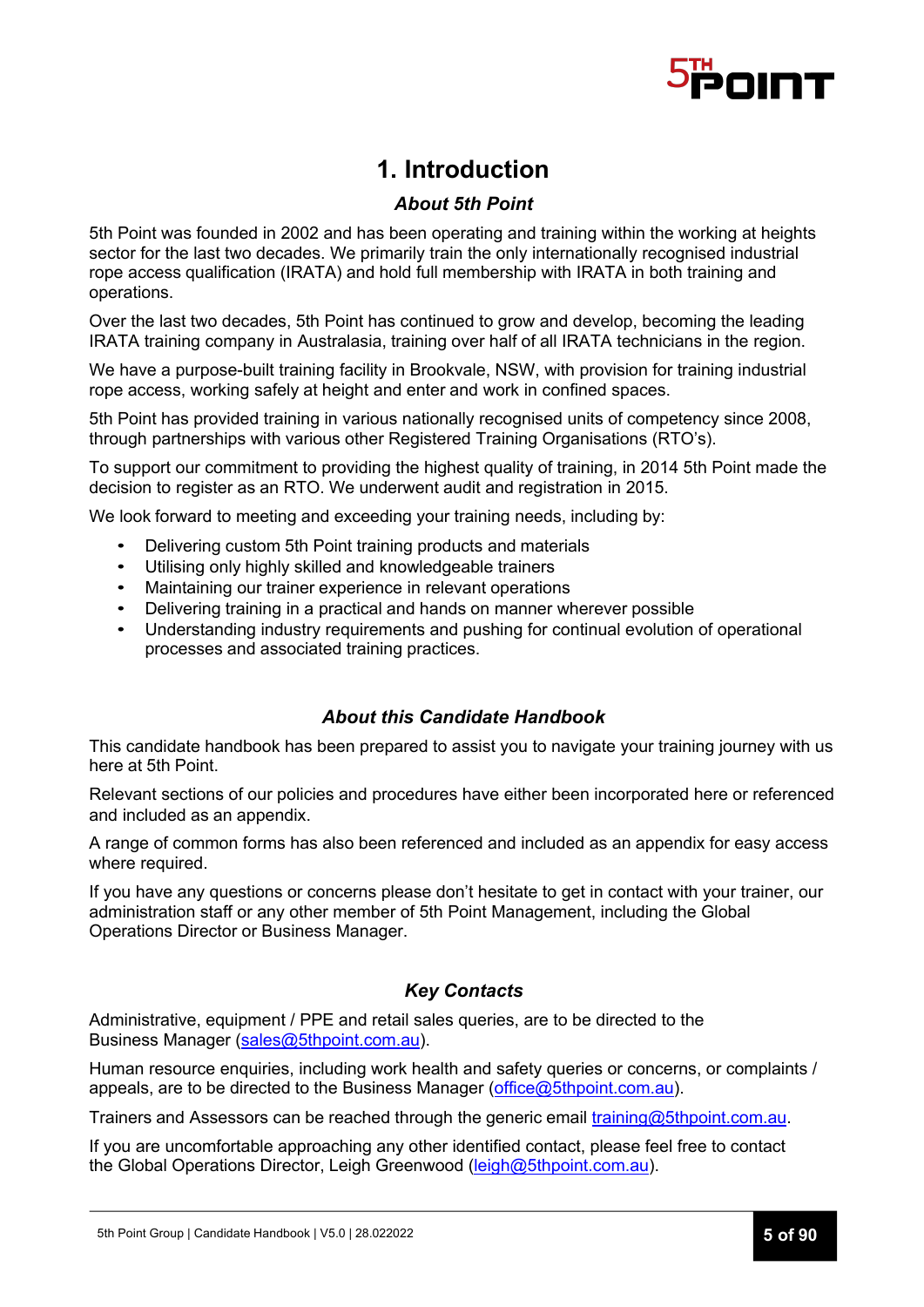

# **2. Quality and Compliance Strategy**

# *Quality and Compliance Statement*

5th Point's *Quality and Compliance Strategy (TR-001)* has been written against the requirements of the VET Quality Framework, which incorporates:

- The Standards for NVR Registered Training Organisations 2015 (the Standards)
- The Australian Qualifications Framework 2013
- The Fit and Proper Person Requirements 2011
- The Financial Viability Risk Assessment Requirements 2011
- The Data Provision Requirements 2012.

Each of the requirements of the VET Quality Framework has been addressed through the implementation of policy statements and operational procedures.

### *Maintenance of Insurance*

5th Point will maintain public liability insurance, at all times, to cover the full scope of its operations, including provision of training / assessment in high-risk work environments.

Based on current operations, 5th Point has identified that public liability insurance of \$10 million is appropriate to the full scope of its operations, however this will be reconsidered and confirmed at each policy renewal.

For more information, please refer to 5th Point's *Quality and Compliance Strategy (TR-001)*.

### *Legal Compliance*

5th Point will ensure it complies with Commonwealth, State and Territory legislation and regulatory requirements relevant to its operations and that staff and clients are informed of any changes that affect relevant operations.

Although not possible to provide an exhaustive list in this forum, 5th Point acknowledges its responsibilities in the following areas:

- Work Health and Safety
- Provision of Equal Rights and Opportunities
- Anti-Discrimination
- Harassment and Bullying
- **Privacy**
- **Marketing**
- Intellectual Property
- Industrial Relations
- Competition and Fair Trade.

For more information, please refer to 5th Point's *Quality and Compliance Strategy (TR-001)*.

### *Provision of Services by Third Parties*

5th Point will not enter into any third-party arrangements for the delivery of training or assessment.

In the event 5th Point amends this policy; an operational procedure will be developed for the management of third party services.

For more information, please refer to 5th Point's *Quality and Compliance Strategy (TR-001)*.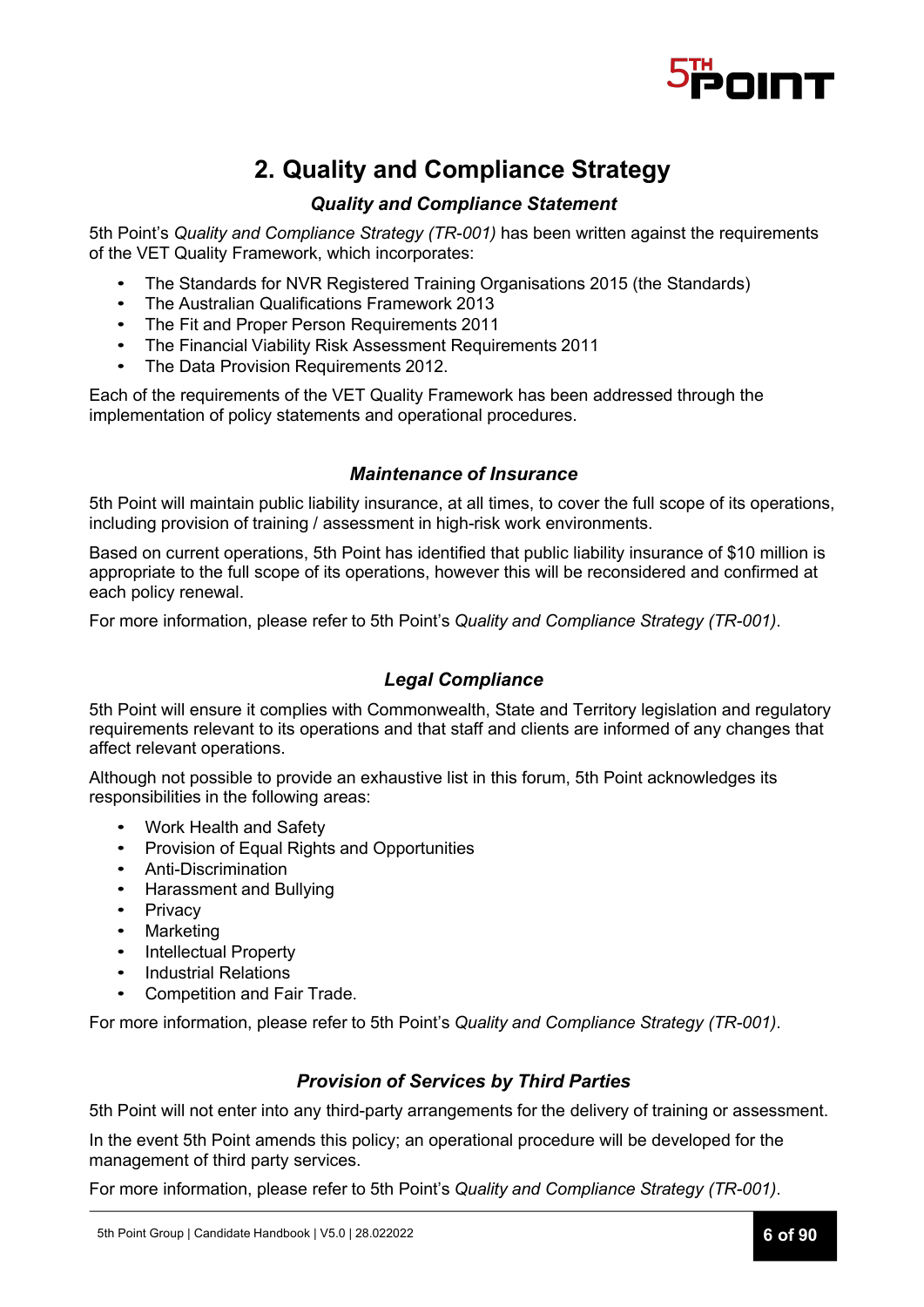

# *Training Guarantee*

5th Point will guarantee to complete all training and/or assessment once the candidate has commenced study in their chosen unit of competency, unless the student submits a formal written request for withdrawal (i.e. letter or email) notifying 5th Point that they wish to withdraw.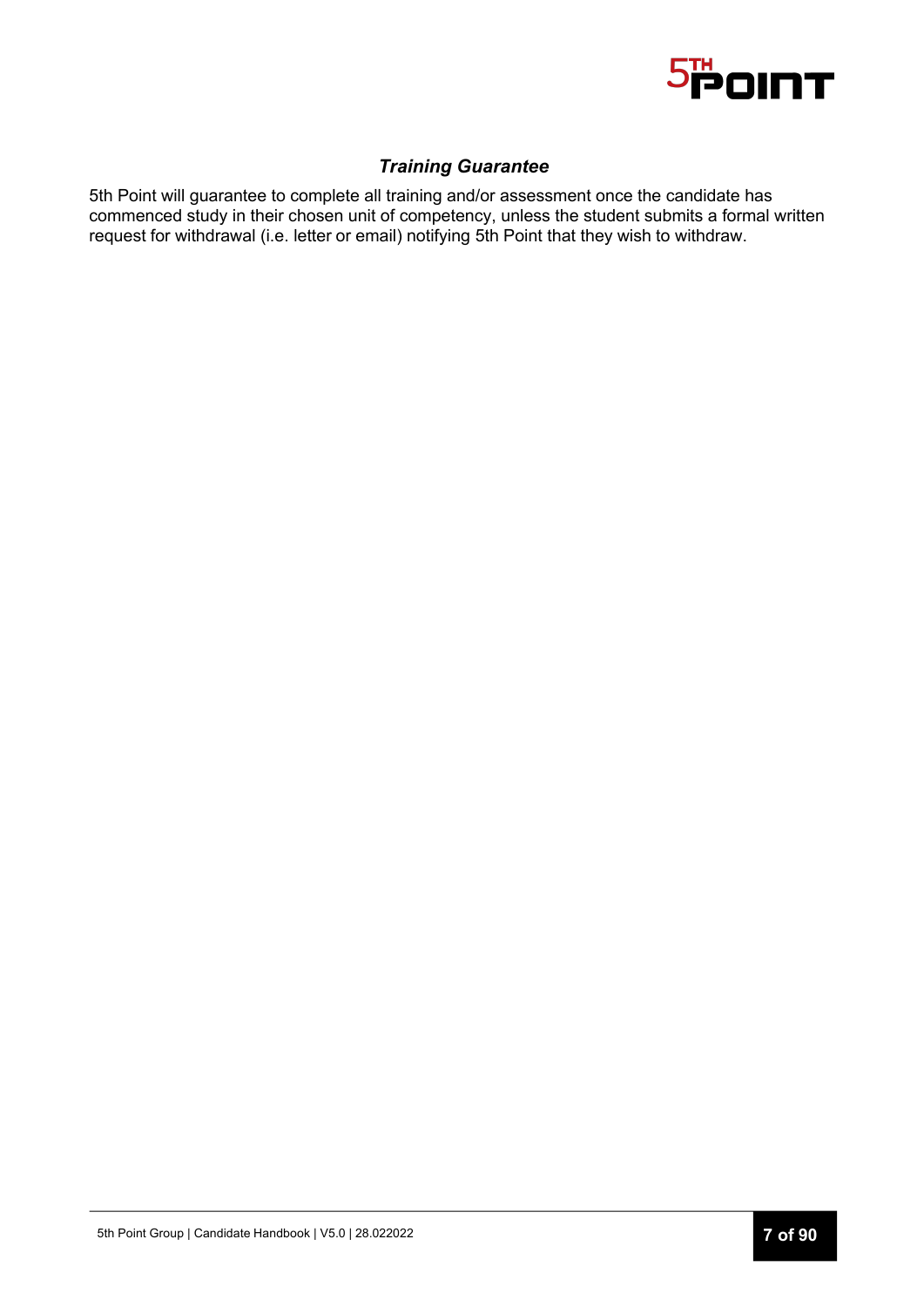

# **3. Enrolments**

### *Course Enrolment*

Each candidate is required to complete the *Course Enrolment (TR-F01 & TR-F01.1)* and pay relevant coursefees prior to course commencement.

As well as the Course Flyer and *Course Enrolment (TR-F01 & TR-F01.1),* each candidate will beprovided access to this candidate handbook as part of the enrolment process.

On receipt of a completed *Course Enrolment Form (TR-F01 & TR-F01.1)* the Business Manager or other member of 5th Point Management, will confirm that the prospective candidate has received and understands:

- The information contained in the Course Flyer
- The candidates rights and responsibilities as outlined in the Candidate Handbook (TG-005)
- The applicability of the course to the candidates employment or prospective employment
- The availability of educational and other support services.

For more information, please refer to 5th Point's *Candidate Enrolment Policy and Procedure (TG-002)*.

### *Unique Student Identifier (USI)*

5th Point will require all prospective candidates to provide their Unique Student Identifier (USI) as part of the enrolment process. A candidate's enrolment will not be processed until a USI is provided.

5th Point staff must verify the USI and candidates details at usi.gov.au.

For more information, please refer to 5th Point's *Candidate Enrolment Policy and Procedure (TG-002)*.

### *Candidate Confidentiality*

5th Point is committed to maintaining confidentiality of all candidate information collected, including personal information collected as part of the enrolment process.

5th Point will maintain confidentiality of all candidate information collected, including (but not limited to):

- Personal information
- A candidate's USI
- Statements of Attainment and learning records
- Complaints and appeals.

Candidate information is only to be disclosed with approval from the candidate or for the purpose of providing accurate and complete records to the VET Regulator.

For more information, please refer to 5th Point's *Candidate Enrolment Policy and Procedure (TG-002)*.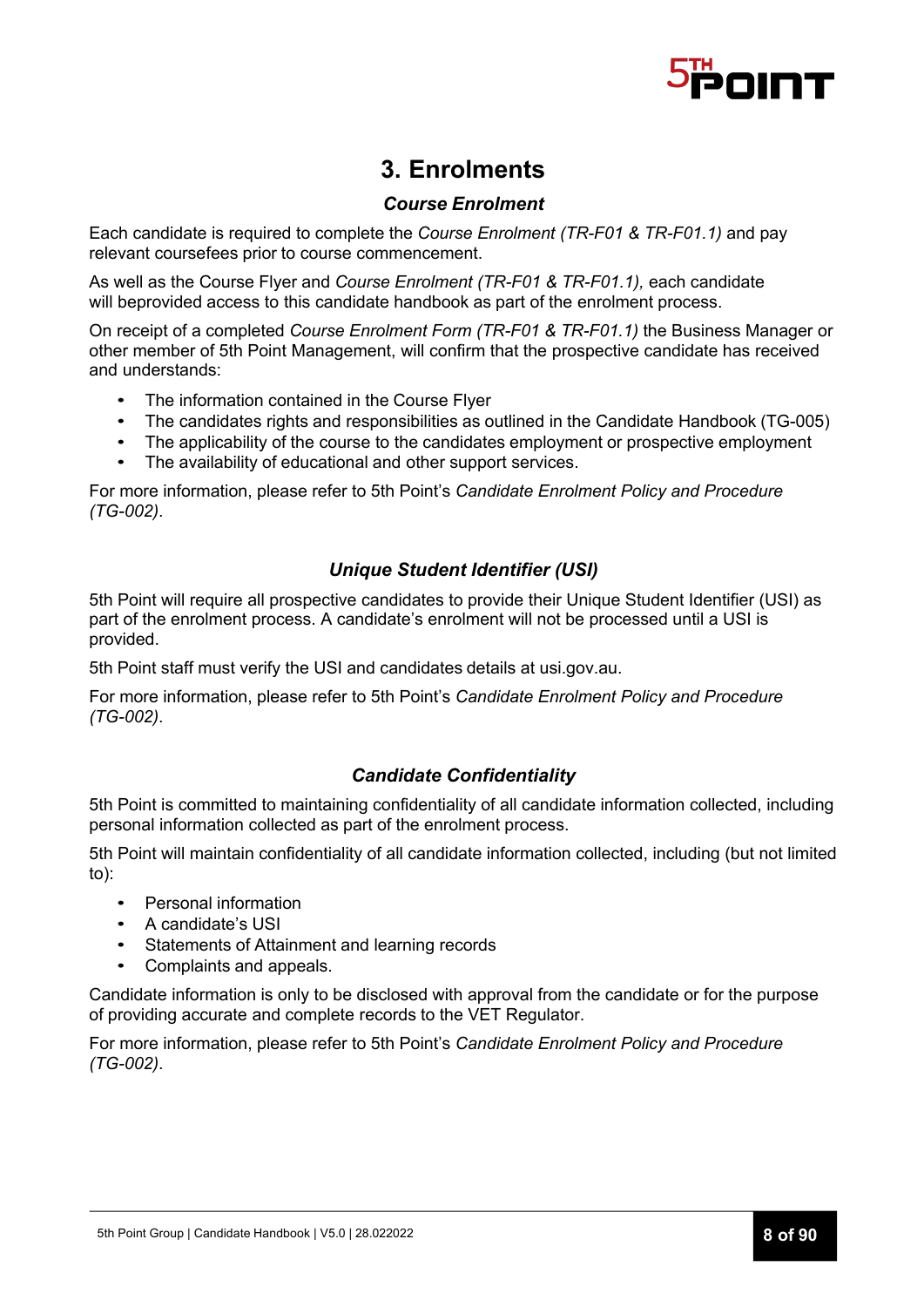

# **4. Course Fees and Refunds**

### *Course Fees*

5th Point requires prepayment of all course fees to confirm the candidate's place. Therefore, full course fees are required to be paid at enrolment.

5th Point proposes to only offer Units of Competency from the VET Framework (i.e. no full qualifications) with no individual VET Framework course fee exceeding \$1500.

The course fees include the cost of relevant materials and provision of a Statement of Attainment.

Please refer to the course flyer for individual unit of competency course fees, including any other relevant fees for administration or materials.

### *Refunds*

Refunds may be made in the following circumstances:

- Candidates have overpaid the course fees
- Prospective candidates have enrolled in training that has been cancelled by 5th Point
- Prospective candidates have withdrawn from the course and provided 7 days notice (in writing) to 5th Point
- Prospective candidate withdraws from the course (without providing 7 days notice) due to illness or extreme hardship and 5th Point Management agree to exercise discretion.

For more information, please refer to 5th Point's *Candidate Enrolment Policy and Procedure (TG-002)*.

#### *Withdrawal*

Where a candidate withdraws from the course without providing 7 days notice in advice (in writing), the candidate will forfeit the full amount of the course fees to 5th Point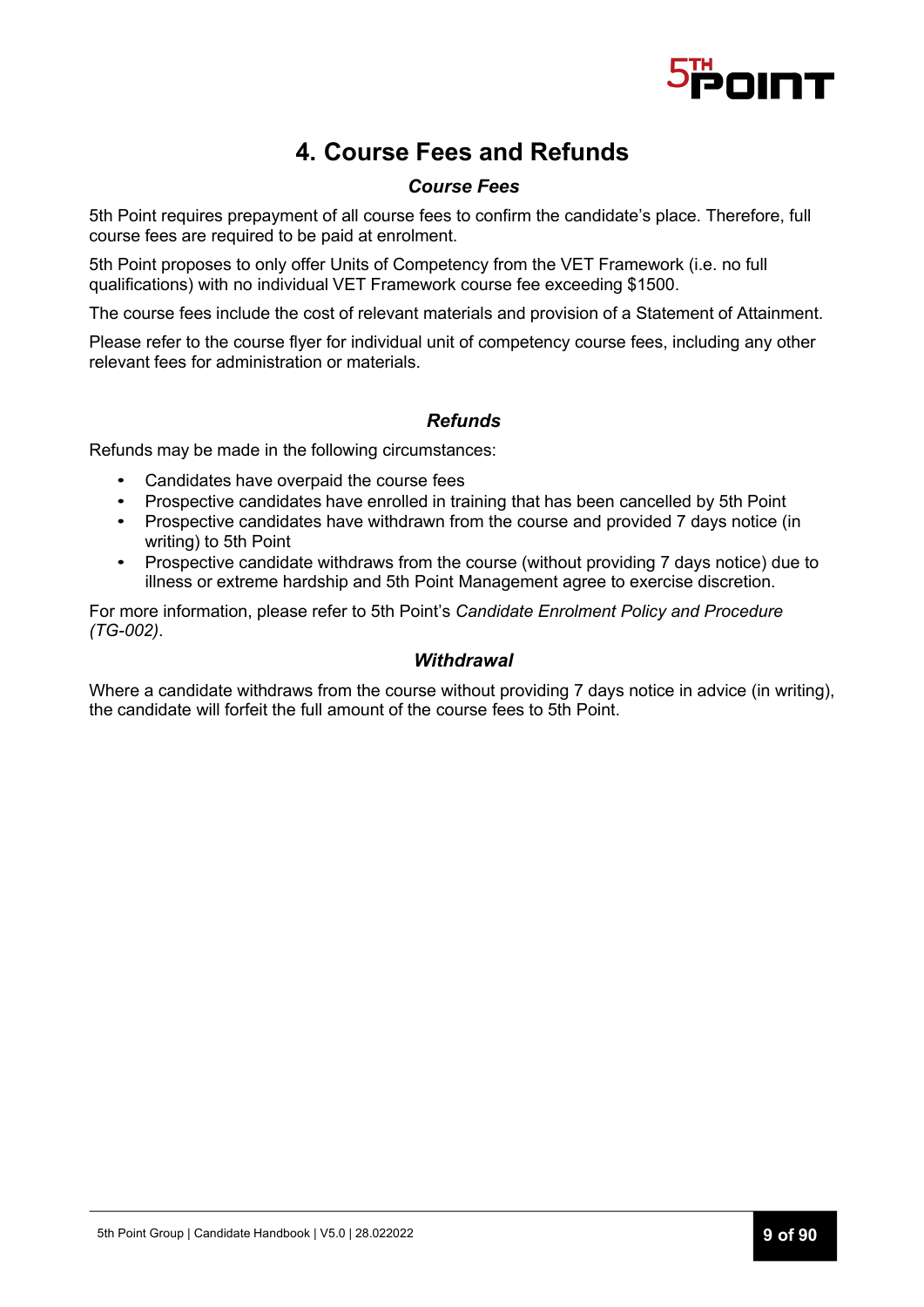

# **5. Candidate Support**

# *Identification*

The enrolment process is the primary opportunity for identification of candidates requiring access to educational and/or support services.

In particular, LLN Assessments will be conducted at enrolment for all candidates who identify that they may have concerns regarding their language, literacy or numeracy capabilities, or who identify that they may have concerns understanding course content due to English being their second language.

It is the responsibility of the trainer to monitor candidate progress and notify the RTO Manager if any support needs are identified throughout the learning process.

Candidates are also encouraged to express their views about their learning needs at all stages of their learning experience either by speaking to their trainer or the RTO Manager.

# *Types of Support*

Candidate support needs may include, but are not limited to, the following:

- Flexibility of training hours or venue
- Accommodation of physical or learning disability
- Access to materials and equipment
- Assistance with knowledge and understanding of the subject
- Validation of current competencies
- Use of technology or specific equipment to assist learning
- Consideration of cultural beliefs, traditional practices / religious observances
- Referral to support services (i.e. hardship services such as Lifeline or support services for addictions like drugs and alcohol)
- Payment arrangements
- Assistance with language, literacy or numeracy
- Adjustments to physical environment(s).

For more information please refer to 5th Point's *Candidate Support Policy and Procedure (TG-003)*.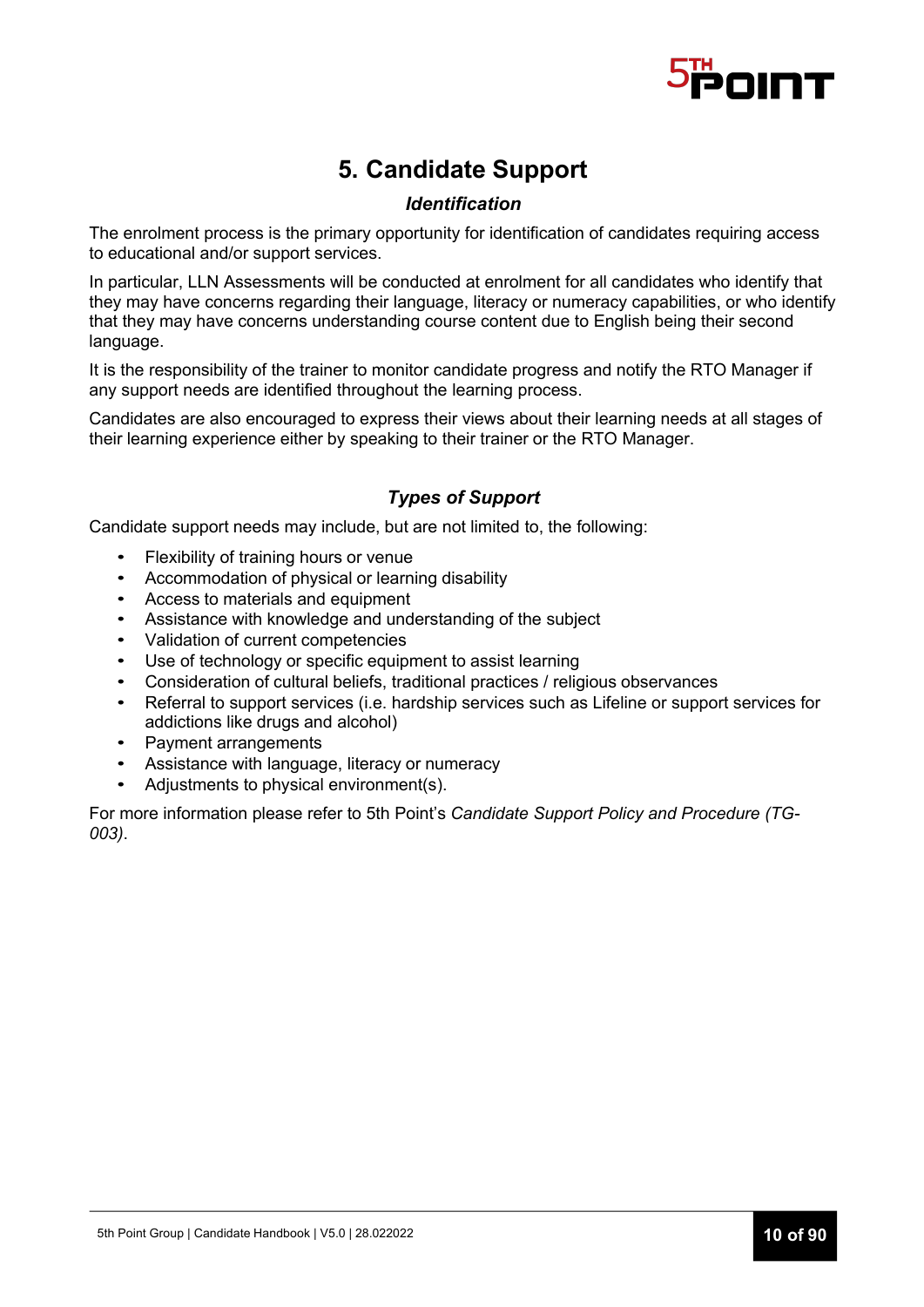

# **3. Certification**

### *Statements of Attainment*

5th Point will only issue a Statement of Attainment (or other AQF certification documentation) to a candidate who has been assessed as satisfactorily meeting the requirements of the relevant Unit of Competency Training Package.

Candidates who complete one or more Unit of Competency but not a full set of units required for a qualification are entitled to a Statement of Attainment for the Units of Competency completed.

# *Unique Student Identifier (USI)*

5th Point is not to issue a Statement of Attainment to a candidate who has not provided a USI unless a legislative exemption applies.

### *Timing for Issue of Statements of Attainment*

5th Point will endeavour to issue Statements of Attainment to candidates within one week of course completion.

Where 5th Point is unable to issue a Statement of Attainment within one week of course completion, the Statement of Attainment will be issued no later than 30 calendar days of course completion.

A Statement of Attainment may be withheld till full payment of all course fees has been received.

# *Reissue of Statement of Attainment*

Candidates are responsible for the safe storage of their Statements of Attainment. If a candidate requires reissue of their Statement of Attainment, a reissue fee of \$80 will be charged.

# *Credit for Learning at other RTO's*

As 5th Point only offers individual Units of Competency, which require regular renewal to meet industry expectations, candidates will be expected to undertake the relevant course and assessment to receive a Statement of Attainment from 5th Point with for that Unit of Competency.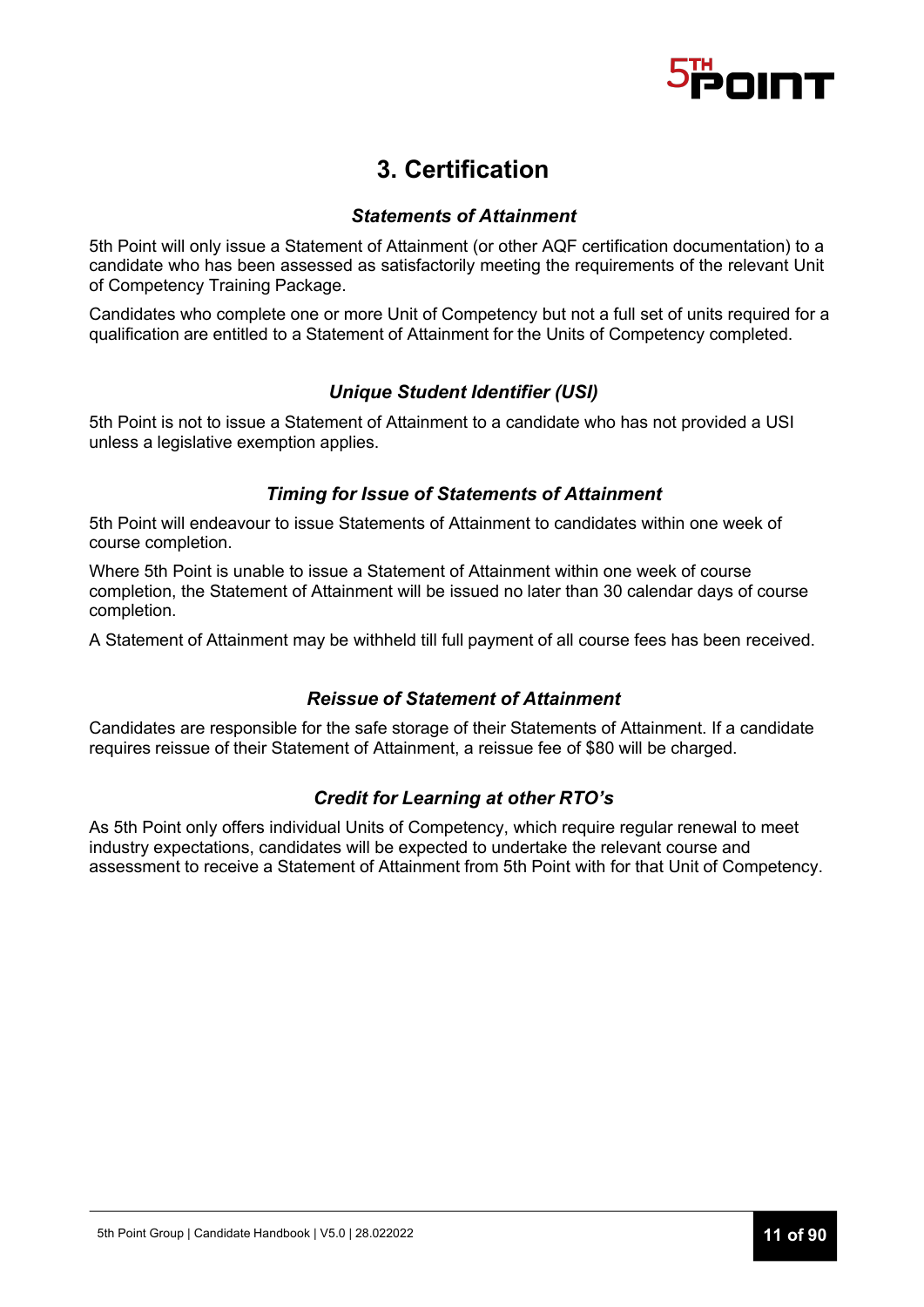

# **7. Candidate and Trainer / Assessor Feedback**

5th Point is committed to systematically reviewing and improving its policies, procedures, products and services in order to generate better outcomes for candidates and meet changing industry and sector requirements.

For more information, please refer to 5th Point's *Continuous Improvement Strategy (QA – 002)*.

As part of the continuous improvement process, 5th Point will collect and respond to candidate and trainer / assessor feedback in a timely and considered manner.

The *IRATA Training Evaluation Form (QA-F01)* will be distributed to all participating IRATA candidates at thecompletion of each course. The *RTO Training Evaluation Form (QA-F07)* will be distributed to all participating RTO candidates at thecompletion of each course.

For more information, please refer to 5th Point's *Candidate and Trainer Feedback Procedure (QA –004)*.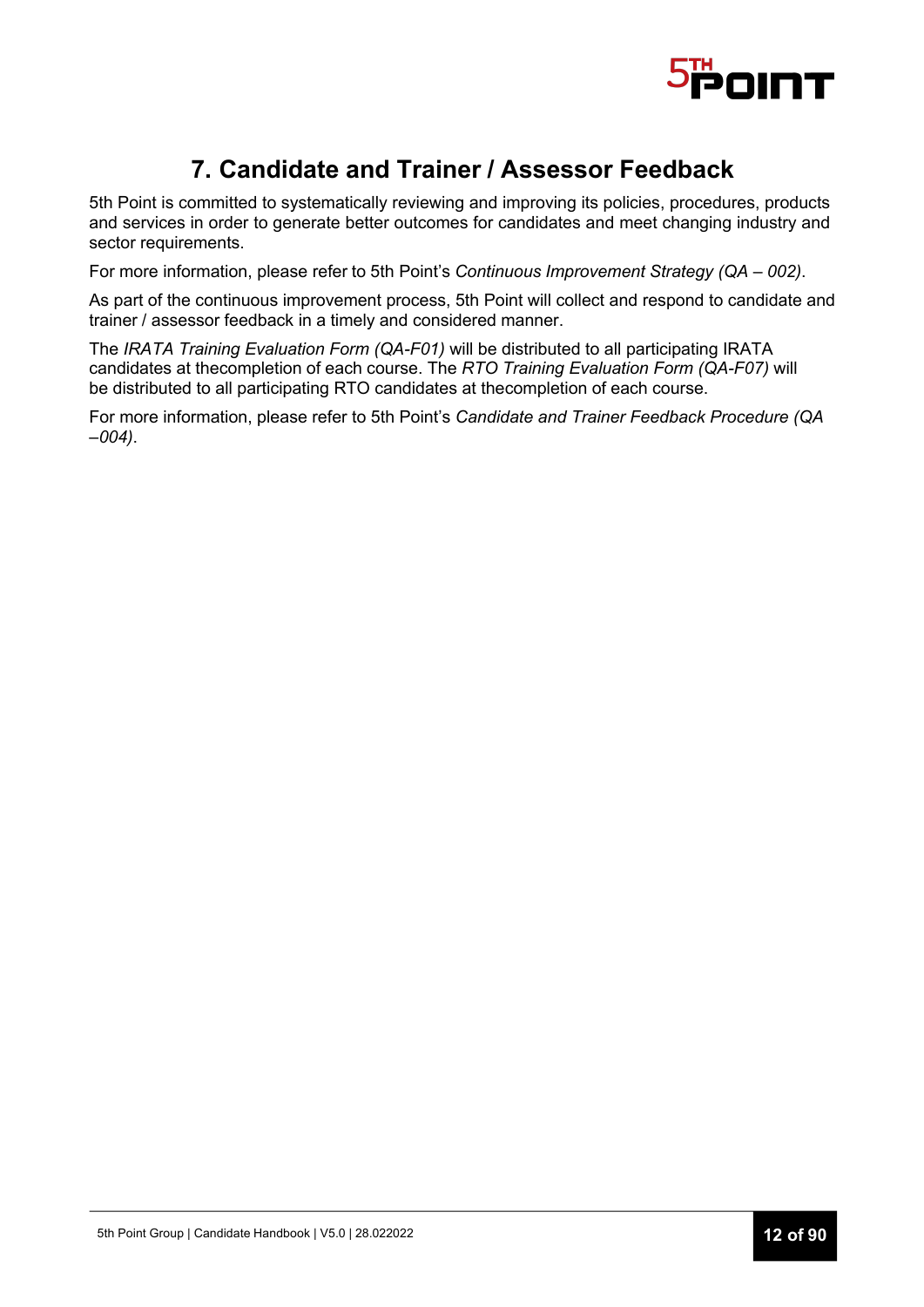

# **8. Work Health and Safety**

# *Work Health and Safety Statement*

5th Point is committed to ensuring a safe and healthy working environment.

5th Point believes that most work-related injuries are preventable and that a zero accident target is not only desirable, but also possible.

5th Point considers nothing more important in the undertaking of work than the prevention of injury or ill health to people in its workplace.

For more information, please refer to 5th Point's *WHS Policy and Procedure (HR-002)*.

### *5th Point's Responsibilities*

5th Point accepts primary responsibility for ensuring the health and safety of employees and contractors and others affected by work carried out by its employees and contractors.

5th Point accepts primary responsibility for ensuring that premises under its control, the means of entering and exiting the premises and anything arising form the premises are without risks to the health and safety of any person.

For more information, please refer to 5th Point's *WHS Policy and Procedure (HR-002)*.

### *Incident / Injury Reporting*

All incidents and injuries to 5th Point employees, contractors, or occurring on 5th Point controlled premises must be reported by completion of an *Incident Report Form (HR-F08)*.

Completed *Incident Report Form's (HR-F08)* must be provided to the RTO Manager for investigation and reporting.

For more information, please refer to 5th Point's *WHS Policy and Procedure (HR-002)*.

### *First Aid*

All Level 3 Rope Access Technicians must hold appropriate First Aid qualifications and will act as work site first aiders.

All other first aiders on each worksite will be identified on the relevant Safe Work Method Statement (SWMS) or other risk assessment documentation.

A first aid kit must be made available at all work sites in a prominent and accessible location.

The location of first aid kits must be clearly advertised at all 5th Point controlled work sites.

For more information, please refer to 5th Point's *WHS Policy and Procedure (HR-002)*.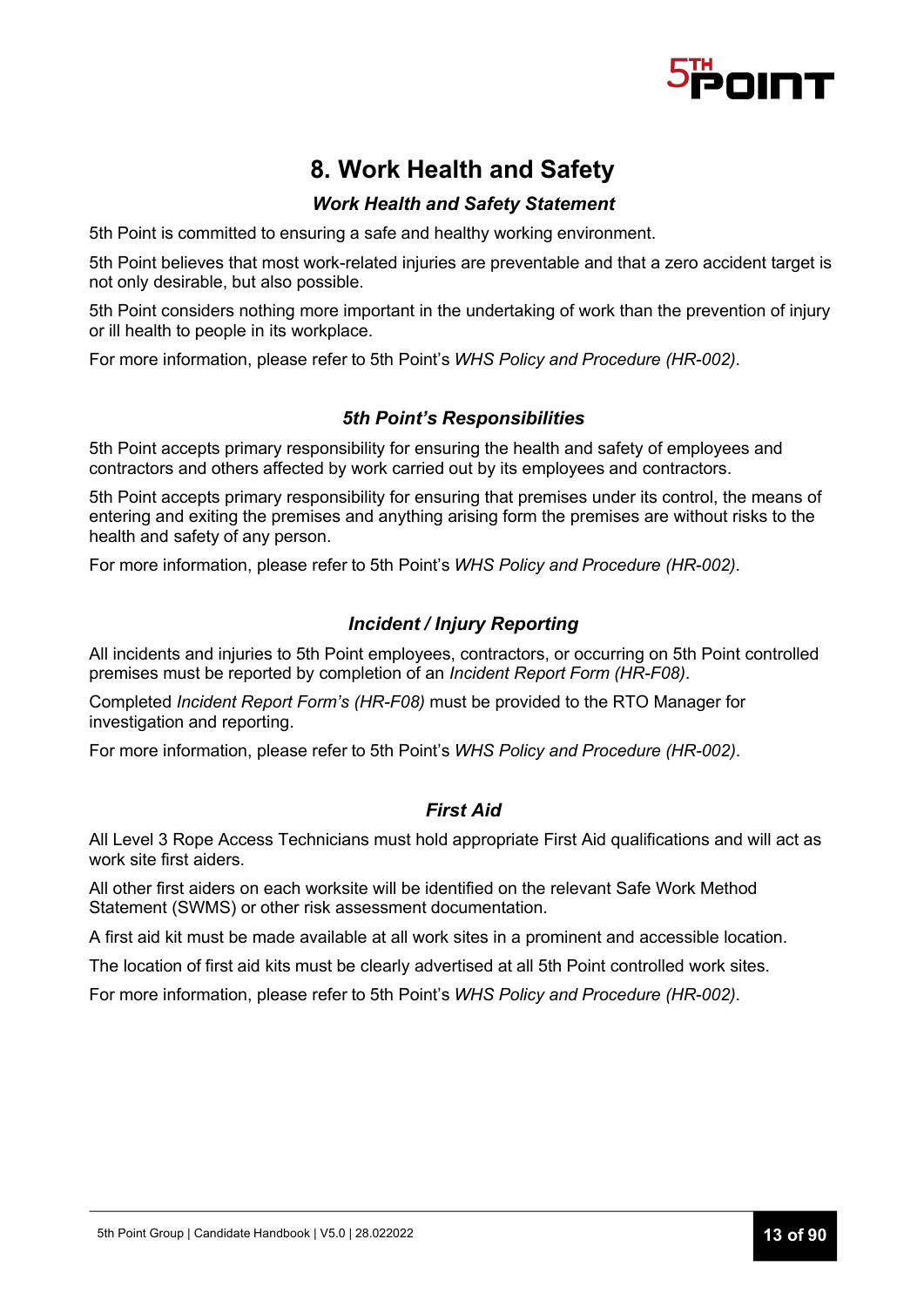

# **5. Bullying and Harassment**

# *Definitions*

Bullying is repeated verbal, physical, social or psychological behaviour that is harmful and involves the misuse of power by an individual or group towards one or more persons.

Examples of bullying include: humiliation, domination, intimidation and victimisation.

Harassment is the systematic act and/or continued unwanted and annoying action by an individual or group towards one or more persons, including threats and demands.

Harassment may occur as a result of race, disability, gender identity, religion, and sexual preference.

Discrimination is treating or proposing to treat a person or group of persons less favourably than others based on an identifiable difference.

Discrimination may occur as a result of age, race, disability, impairment, gender identity, religion, marital status, pregnancy, parenthood, breastfeeding, political opinion, irrelevant medical record, irrelevant criminal record, sexual preference or association with a person who has, or is believed to have, an attribute referred to in this section.

For more information, please refer to 5th Point's *Bullying and Harassment Policy and Procedure(HR-004).*

### *Bullying, Harassment and Discrimination Statement*

5th Point is committed to ensuring a work and training environment free from bullying, harassment and discrimination.

5th Point will not accept bullying, harassment or discrimination by any person(s) against any other person(s) on a premise under the control of 5th Point.

5th Point recognises that there is an acceptable level of banter between person(s) in the workplace.

All person(s) retain the right to clearly express concerns or dissatisfaction with any actions or behaviour that causes offence, and the offending person(s) must respectfully cease their behaviour.

For more information, please refer to 5th Point's *Bullying and Harassment Policy and Procedure(HR-004).*

### *Disciplinary Action*

All persons who violate this 5th Point's *Bullying and Harassment Policy and Procedure (HR-004)* are subject to removal from premises controlled by 5th Point.

### *Complaints*

Any affected person may make a complaint against any other person (regardless of rank or position) in accordance with the *Complaints Policy and Procedure (TG-004)*.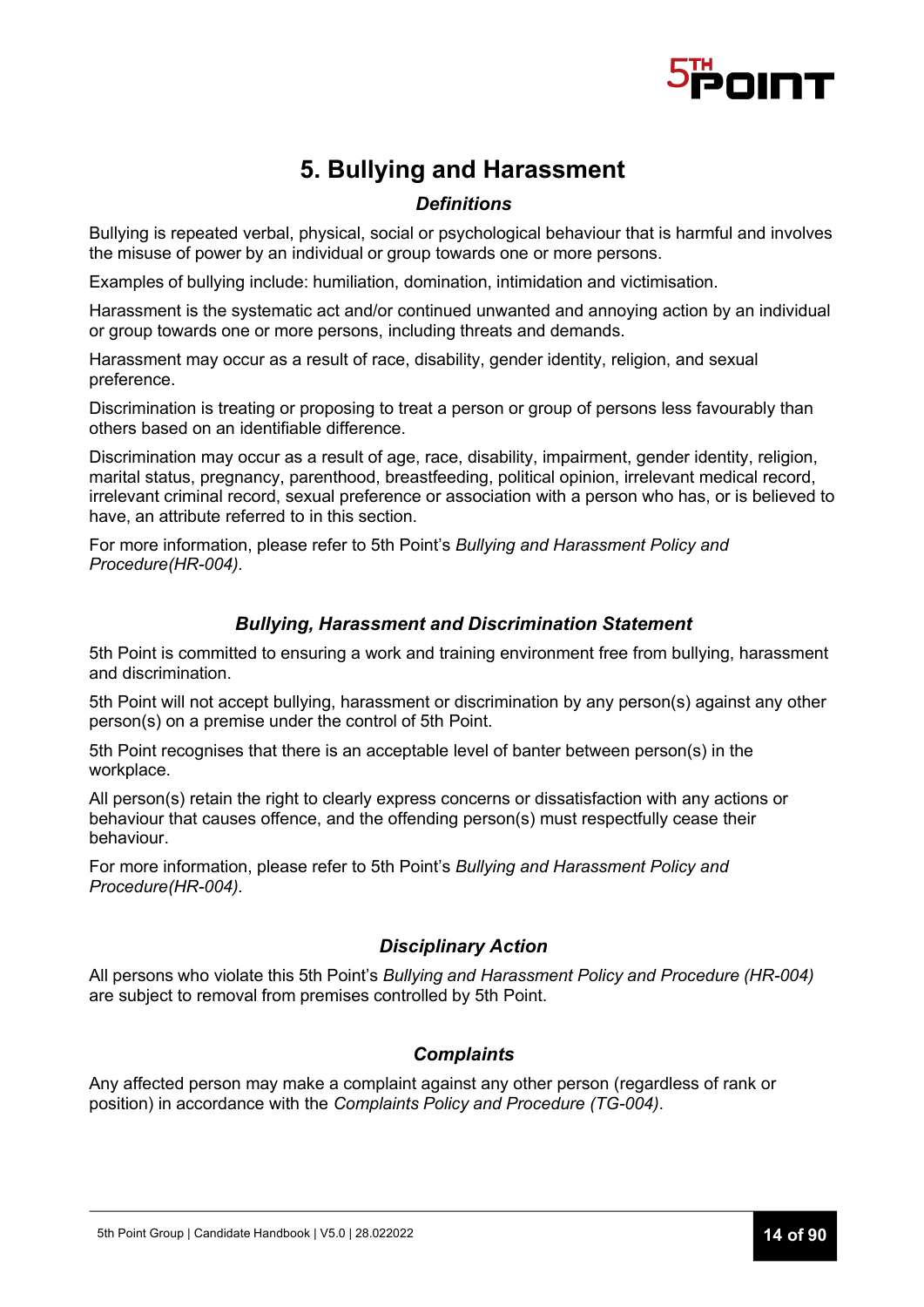

# **10. Complaints and Appeals**

#### *Assessment Practices*

All trainers / assessors must ensure that assessments are completed in accordance with the requirements of the relevant Training Package.

Assessment procedures must recognise equity issues while ensuring the integrity of the assessment process.

Trainers / assessors must advise students, at the commencement of the course, of the elements of competency, the assessment methodology and when the assessments are to be conducted.

5th Point recognises that grievances can arise from time to time and believe that the quick settlement of these matters is in the best interests of all parties concerned.

#### *Appeals*

5th Point will respond to all grievances in a timely and fair manner in accordance with relevant processes.

5th Point defines an appeal as an earnest request for reconsideration of a result given by a trainer / assessor due to a belief that the result given was unfair or unjustified.

For more information please refer to 5th Point's *Appeals Policy and Procedure (TG-005).*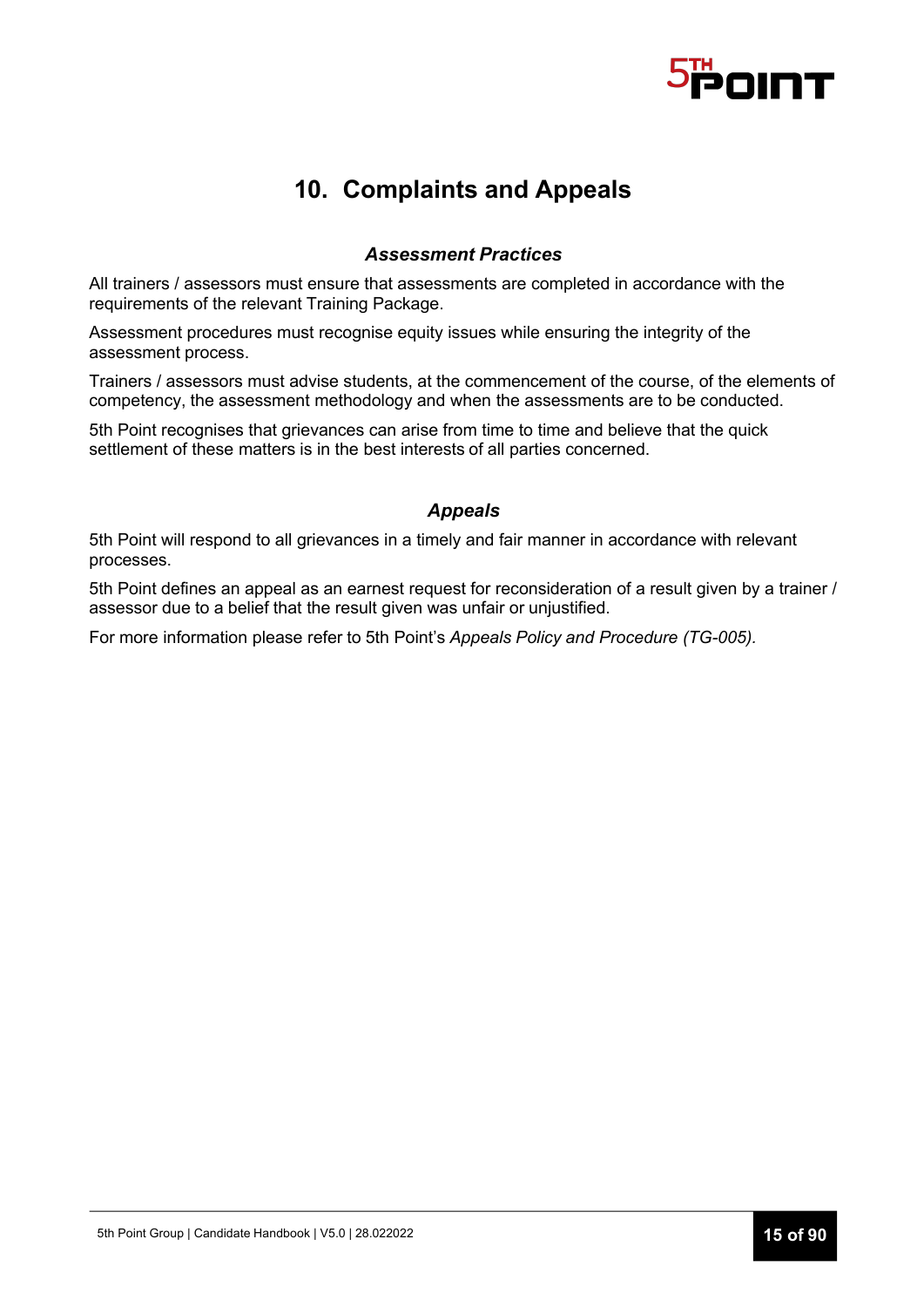

# **11. Assessment and Recognition of Prior Learning**

### *Assessment Practices*

All assessments conducted by 5th Point will be competency based and are designed to determine whether candidates can demonstrate the targeted competencies.

Assessors are responsible for ensuring that all assessments are conducted in accordance with relevant instructions contained in the tools as well as the principles of assessment and rules of evidence.

For more information, please refer to 5th Points Assessment and Recognition of Prior Learning *(TR-005).*

### *Additional Assessment Opportunities*

Where a candidate is deemed not yet competent on completion of their training and assessment and are provided an opportunity to schedule a reassessment (in accordance with the relevant Unit of Competency requirements as set by 5th Point) a date for the reassessment is to be negotiated with 5th Point.

A reassessment fee of \$100 is applicable to all reassessments.

For more information, please refer to 5th Point's *Candidate Enrolment Policy and Procedure (TG-002)*.

### *Fee for Recognition of Prior Learning Application*

An application for RPL must be accompanied by full payment of the relevant Unit of Competency course fees.

A discount of 10% of the course fees may be applied at the discretion of the Business Manager whereit is determined that assessment of the RPL application will be relatively simple or the candidate isable to attend a previously scheduled assessment for the same Unit of Competency without altering teaching / assessment ratios.

A determination that additional evidence is required to support the RPL application will not incur any further fees.

For more information, please refer to 5th Point's *Assessment and Recognition of Prior Learning(TR-005)*.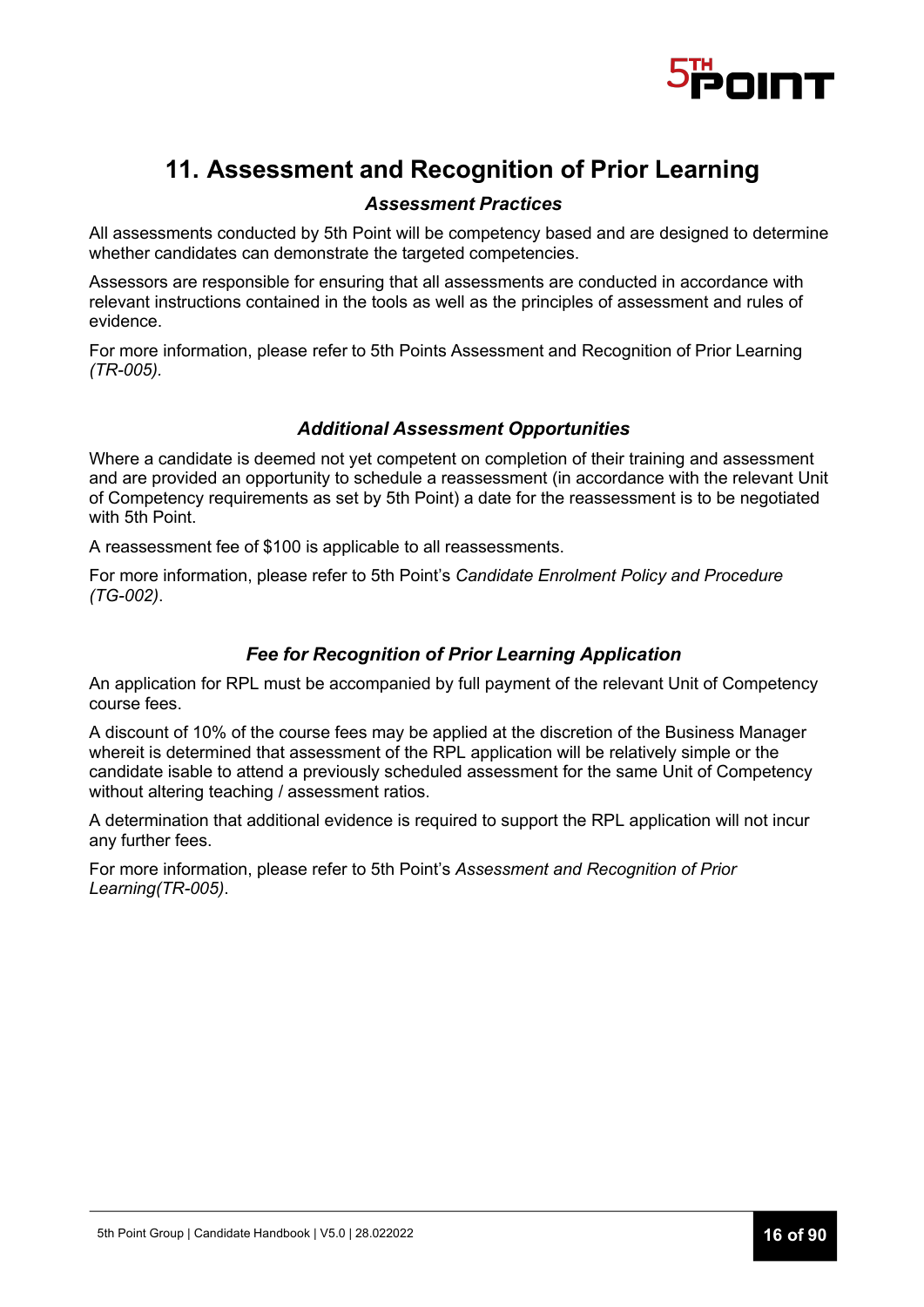

# **Appendix A – Policies and Procedures**

The following policies and procedures are attached to this candidate handbook for your reference if required. Please contact your trainer or a member of 5th Point Management for any further assistance.

- *Continuous Improvement Strategy (QA-002)*
- *Trainer and Candidate Feedback Procedure (QA-004)*
- *Environmental Strategy (QA-005)*
- *WHS Policy and Procedure (HR-003)*
- *Bullying and Harassment Policy and Procedure (HR-004)*
- *Drug and Alcohol Policy and Procedure (HR-005)*
- *Candidate Enrolment Policy and Procedure (TG-002)*
- *Candidate Support Policy and Procedure (TG-003)*
- *Complaints Policy and Procedure (TG-004)*
- *Appeals Policy and Procedure (TG-005)*
- *RTO Quality and Compliance Strategy (TR-001)*
- *RTO Training and Assessment Strategies (TR-002)*
- *Marketing and Information to RTO Candidates (TR-003)*
- *Candidate Certification Policy and Procedure (RTO) (TR-004)*
- *Assessment and Recognition of Prior Learning (TR-005)*
- *RTO Assessment Validation (TR-006)*
- *RTO Data Collection and Reporting (TR-007)*
- *Training Venue Emergency Evacuation Plan (Aus) (TV-003)*